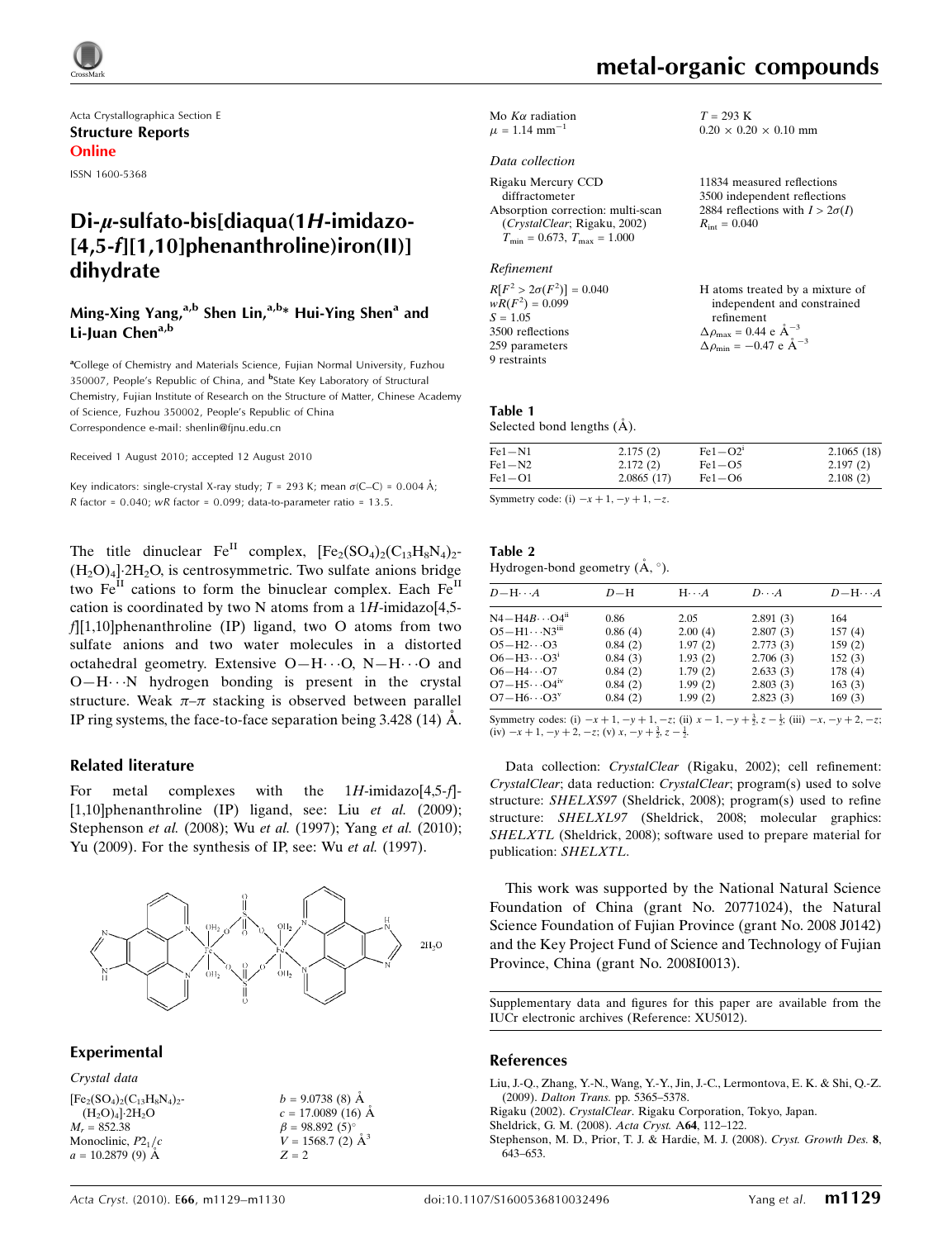[Wu, J.-Z., Ye, B.-H., Wang, L., Ji, L.-N., Zhou, J.-Y., Li, R.-H. & Zhou, Z.-Y.](https://scripts.iucr.org/cgi-bin/cr.cgi?rm=pdfbb&cnor=xu5012&bbid=BB5) (1997). [J. Chem. Soc. Dalton Trans.](https://scripts.iucr.org/cgi-bin/cr.cgi?rm=pdfbb&cnor=xu5012&bbid=BB5) pp. 1395–1401.

[Yang, M.-X., Lin, S., Zheng, S.-N., Chen, X.-H. & Chen, L.-J. \(2010\).](https://scripts.iucr.org/cgi-bin/cr.cgi?rm=pdfbb&cnor=xu5012&bbid=BB6) Inorg. [Chem. Commun.](https://scripts.iucr.org/cgi-bin/cr.cgi?rm=pdfbb&cnor=xu5012&bbid=BB6) 13, 1043–1046. [Yu, J. \(2009\).](https://scripts.iucr.org/cgi-bin/cr.cgi?rm=pdfbb&cnor=xu5012&bbid=BB7) Acta Cryst. E65, m618.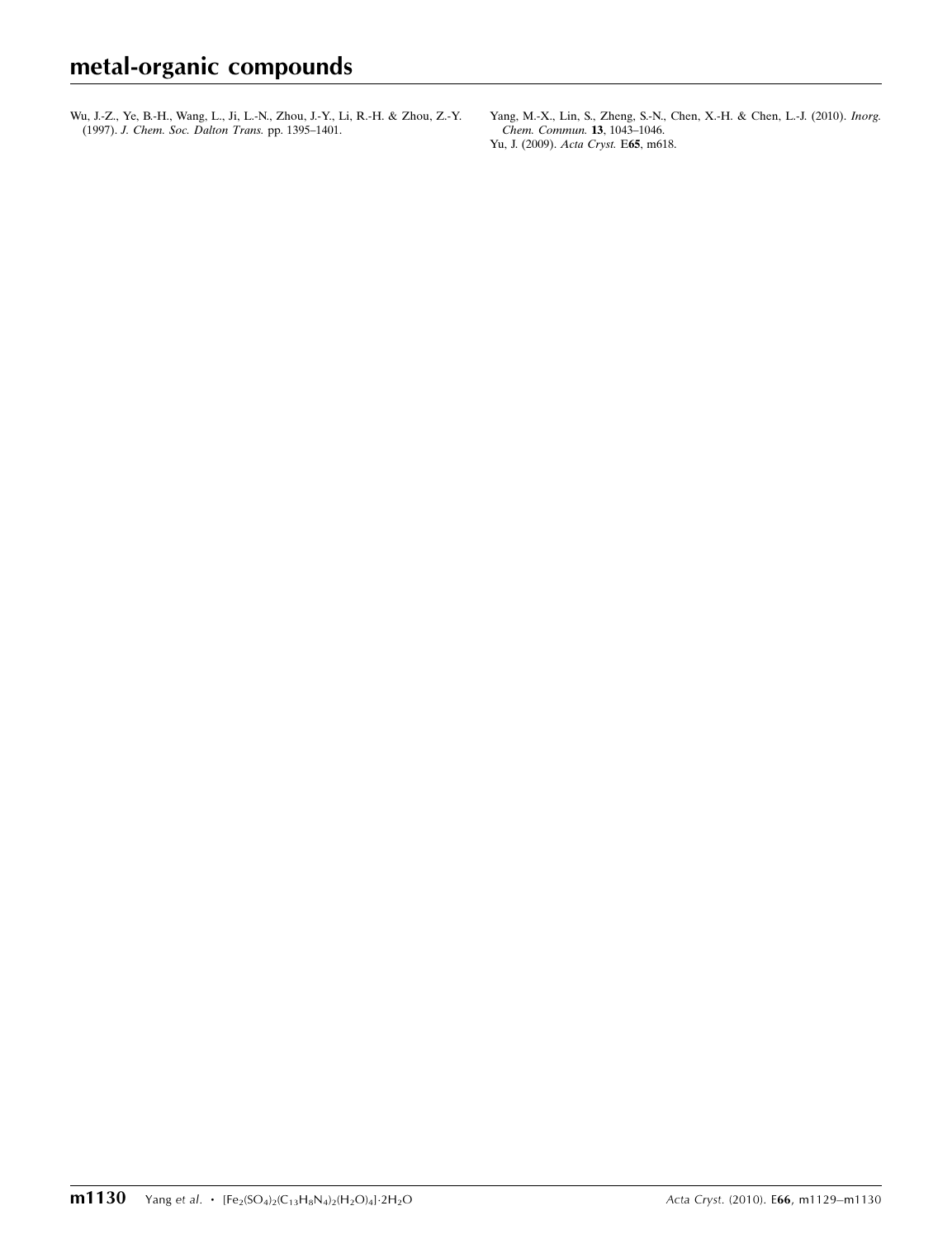# **supporting information**

*Acta Cryst.* (2010). E**66**, m1129–m1130 [https://doi.org/10.1107/S1600536810032496]

# **Di-***µ***-sulfato-bis[diaqua(1***H***-imidazo[4,5-***f***][1,10]phenanthroline)iron(II)] dihydrate**

# **Ming-Xing Yang, Shen Lin, Hui-Ying Shen and Li-Juan Chen**

# **S1. Comment**

Transitional metal complexes of 1,10-Phenanthroline's derivatives still continue to attract intense interest not only because of their fascinating architectures but also because of the intriguing properties, such as magnetic, biological activity and optical properties. The IP ligand,as one of 1,10-Phenanthroline's derivatives, has recently gained a lot of interest with respect to synthesis of its novel metal compounds. It has been used to construct coordination frameworks by the direct interaction with metal ions or as secondary ligands to form discrete polynuclear, one-dimensional, twodimensional and three-dimensional coordination networks. Its metal complexes are focused on Ru, Co, Ni, Cd, Cu, Mn and Zn complexes (Liu *et al.*, 2009; Stephenson *et al.*, 2008; Wu *et al.*, 1997; Yang *et al.*, 2010; Yu, 2009;). As an extension of the work on the structural characterization of IP complexes, the preparation and crystal structure of the title  $Fe<sup>H</sup>$  complex is reported here.

In centrosymmetric dinuclear complex, the sulfate acts as an  $O$ —S—O bridge across two Fe<sup>II</sup> cation, determining the formation of a dimer (Fig. 1). The  $Fe^{II}$  cation has a distorted octahedral coordination completed by two nitrogen atoms from one IP ligand, two oxygen atoms from water and two oxygen atoms from two sulfuric anions. The equatorial plane of the octahedron is defined by N1, O6, O2, O5 around Fe1, and the axial coordination sites are occupied by N2 and O1 atoms.

Strong hydrogen bonds exist in the structure (Table 2). The complicated three-dimensional hydrogen bonding network is shown in Fig. 2. The uncoordinated water molecular is a hydrogen bond acceptor from the coordinated water and a hydrogen bond donor to two O atoms of two sulfuric anions in two neighboring  $[Fe_2(SO_4)_2(IP)_2(H_2O)_2]$  species. The  $[Fe_2(SO_4)_2(IP)_2(H_2O)_2]$  molecules also form hydrogen bonds between themselves through O—H···N and N—H···O interactions from the imidazolyl ring. So  $[Fe_2(SO_4)_2(C_{13}H_8N_4)_2(H_2O)_2]$  molecules and the uncoordinated water are connected by O—H…O, O—H…N and N—H…O hydrogen bonds into a three-dimensional network structure. There is also a  $\pi$ - $\pi$  stacking interaction between the IP ligands of the neighboring  $[Fe_2(SO_4)_2(IP)_2(H_2O)_2]$  species with an interplanar separation of about 3.428 (14) Å [symmetry code = -*x*, 2 - *y*, -*z*].

# **S2. Experimental**

The IP was synthesized according to reference of Wu *et al.* (1997). A mixture of FeSO<sub>4</sub>.7H<sub>2</sub>O, benzene-1,4-dicarboxylic acid, IP and  $H_2O$  in a molar ratio 1:1:1:556 was stirred for 1 h, then sealed in an 18 ml Teflon-lined stainless steel reactor and heated for 3 d at 433 K and autogeneous pressure. After allowing the reaction mixture to cool down to room temperature, yellow crystals were obtained.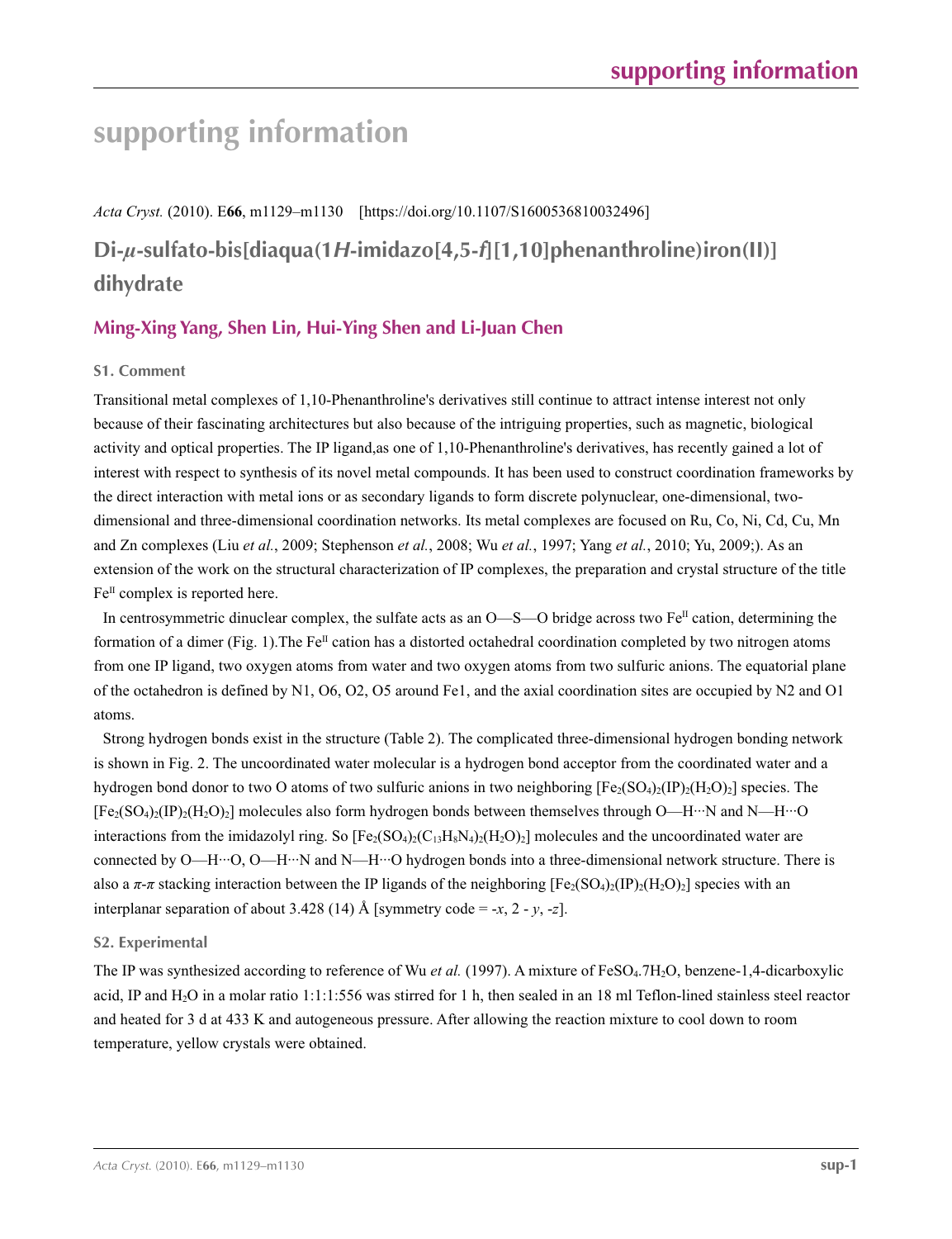**S3. Refinement** 

Water H atoms were located in a difference Fourier map and refined isotropically with restrained O—H distance = 0.84 (1) Å and H···H distance = 1.44 (1) Å. The other H atoms were generated geometrically with C—H = 0.93 and N—  $H = 0.86$  Å,  $U_{iso}(H) = 1.2 U_{eq}(C,N)$ .



## **Figure 1**

The molecular structure of the title complound, showing 30% probability displacement ellipsoids with atoms numbering. H atoms have been omitted for clarity.



## **Figure 2**

The three-dimensional hydrogen bonding network along the *b* axis.

**Di-***µ***-sulfato-bis[diaqua(1***H***-imidazo[4,5-***f***][1,10]phenanthroline)iron(II)] dihydrate** 

## *Crystal data*

| $[Fe_2(SO_4)_2(C_{13}H_8N_4)_2(H_2O)_4]$ 2H <sub>2</sub> O |
|------------------------------------------------------------|
| $M_r = 852.38$                                             |
| Monoclinic, $P2_1/c$                                       |
| Hall symbol: -P 2ybc                                       |
| $a = 10.2879(9)$ Å                                         |
| $b = 9.0738(8)$ Å                                          |
| $c = 17.0089(16)$ Å                                        |
| $\beta$ = 98.892 (5) <sup>o</sup>                          |
| $V = 1568.7(2)$ Å <sup>3</sup>                             |
| $Z=2$                                                      |
|                                                            |

 $F(000) = 872$ *D*<sub>x</sub> = 1.805 Mg m<sup>-3</sup> Mo *Kα* radiation, *λ* = 0.71073 Å Cell parameters from 3717 reflections  $\theta$  = 3.0–27.5°  $\mu = 1.14$  mm<sup>-1</sup> *T* = 293 K Prism, yellow  $0.20 \times 0.20 \times 0.10$  mm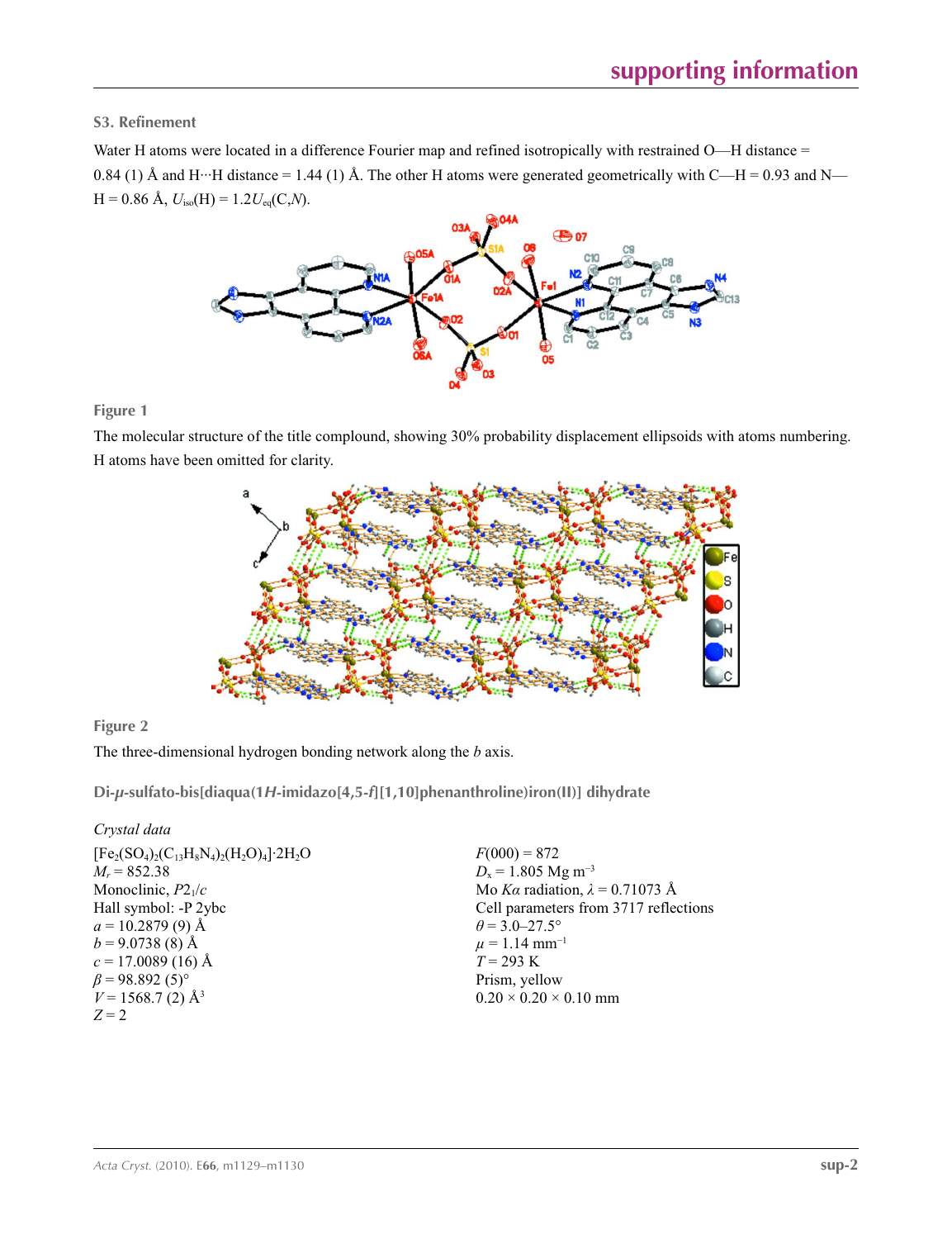*Data collection*

| Rigaku Mercury CCD<br>diffractometer<br>Radiation source: fine-focus sealed tube<br>Graphite monochromator<br>Detector resolution: 14.6306 pixels mm <sup>-1</sup><br>$\omega$ scan<br>Absorption correction: multi-scan<br>(CrystalClear; Rigaku, 2002)<br>$T_{\min}$ = 0.673, $T_{\max}$ = 1.000 | 11834 measured reflections<br>3500 independent reflections<br>2884 reflections with $I > 2\sigma(I)$<br>$R_{\rm int} = 0.040$<br>$\theta_{\text{max}} = 27.5^{\circ}, \theta_{\text{min}} = 2.6^{\circ}$<br>$h = -13 \rightarrow 13$<br>$k = -11 \rightarrow 11$<br>$l = -22 \rightarrow 21$                                                                                                                                                   |
|----------------------------------------------------------------------------------------------------------------------------------------------------------------------------------------------------------------------------------------------------------------------------------------------------|------------------------------------------------------------------------------------------------------------------------------------------------------------------------------------------------------------------------------------------------------------------------------------------------------------------------------------------------------------------------------------------------------------------------------------------------|
| Refinement                                                                                                                                                                                                                                                                                         |                                                                                                                                                                                                                                                                                                                                                                                                                                                |
| Refinement on $F^2$<br>Least-squares matrix: full<br>$R[F^2 > 2\sigma(F^2)] = 0.040$<br>$wR(F^2) = 0.099$<br>$S = 1.05$<br>3500 reflections<br>259 parameters<br>9 restraints<br>Primary atom site location: structure-invariant<br>direct methods                                                 | Secondary atom site location: difference Fourier<br>map<br>Hydrogen site location: inferred from<br>neighbouring sites<br>H atoms treated by a mixture of independent<br>and constrained refinement<br>$w = 1/[\sigma^2(F_0^2) + (0.0483P)^2 + 0.6512P]$<br>where $P = (F_o^2 + 2F_c^2)/3$<br>$(\Delta/\sigma)_{\text{max}} = 0.001$<br>$\Delta\rho_{\text{max}} = 0.44$ e Å <sup>-3</sup><br>$\Delta\rho_{\rm min}$ = -0.47 e Å <sup>-3</sup> |

## *Special details*

**Geometry**. All e.s.d.'s (except the e.s.d. in the dihedral angle between two l.s. planes) are estimated using the full covariance matrix. The cell e.s.d.'s are taken into account individually in the estimation of e.s.d.'s in distances, angles and torsion angles; correlations between e.s.d.'s in cell parameters are only used when they are defined by crystal symmetry. An approximate (isotropic) treatment of cell e.s.d.'s is used for estimating e.s.d.'s involving l.s. planes.

**Refinement**. Refinement of  $F^2$  against ALL reflections. The weighted *R*-factor  $wR$  and goodness of fit *S* are based on  $F^2$ , conventional *R*-factors *R* are based on *F*, with *F* set to zero for negative  $F^2$ . The threshold expression of  $F^2 > \sigma(F^2)$  is used only for calculating *R*-factors(gt) *etc*. and is not relevant to the choice of reflections for refinement. *R*-factors based on *F*<sup>2</sup> are statistically about twice as large as those based on *F*, and *R*- factors based on ALL data will be even larger.

*Fractional atomic coordinates and isotropic or equivalent isotropic displacement parameters (Å2 )*

|                | $\mathcal{X}$ | y           | z              | $U_{\rm iso}*/U_{\rm eq}$ |  |
|----------------|---------------|-------------|----------------|---------------------------|--|
| Fe1            | 0.31610(3)    | 0.68065(4)  | $-0.03898(2)$  | 0.02489(13)               |  |
| S1             | 0.53353(6)    | 0.60216(6)  | 0.11438(4)     | 0.02472(16)               |  |
| O <sub>1</sub> | 0.46200(17)   | 0.71051(18) | 0.05947(11)    | 0.0298(4)                 |  |
| O <sub>2</sub> | 0.63573(18)   | 0.53106(19) | 0.07634(12)    | 0.0348(4)                 |  |
| O <sub>3</sub> | 0.44027(17)   | 0.48994(19) | 0.13588(11)    | 0.0314(4)                 |  |
| O4             | 0.5938(2)     | 0.6791(2)   | 0.18664(12)    | 0.0402(5)                 |  |
| O <sub>5</sub> | 0.20448(19)   | 0.5633(2)   | 0.04180(11)    | 0.0347(4)                 |  |
| O <sub>6</sub> | 0.4329(2)     | 0.7669(2)   | $-0.11949(14)$ | 0.0465(5)                 |  |
| O7             | 0.4090(4)     | 1.0134(3)   | $-0.20216(16)$ | 0.0697(8)                 |  |
| N <sub>1</sub> | 0.2437(2)     | 0.9048(2)   | $-0.03242(12)$ | 0.0256(5)                 |  |
| N <sub>2</sub> | 0.1277(2)     | 0.6775(2)   | $-0.11677(12)$ | 0.0261(5)                 |  |
| N <sub>3</sub> | $-0.1442(2)$  | 1.2057(2)   | $-0.13981(14)$ | 0.0339(5)                 |  |
| N <sub>4</sub> | $-0.2454(2)$  | 1.0126(2)   | $-0.20243(13)$ | 0.0329(5)                 |  |
| H4B            | $-0.3055$     | 0.9614      | $-0.2308$      | $0.040*$                  |  |
| C <sub>1</sub> | 0.3070(2)     | 1.0173(3)   | 0.00618(16)    | 0.0297(6)                 |  |
|                |               |             |                |                           |  |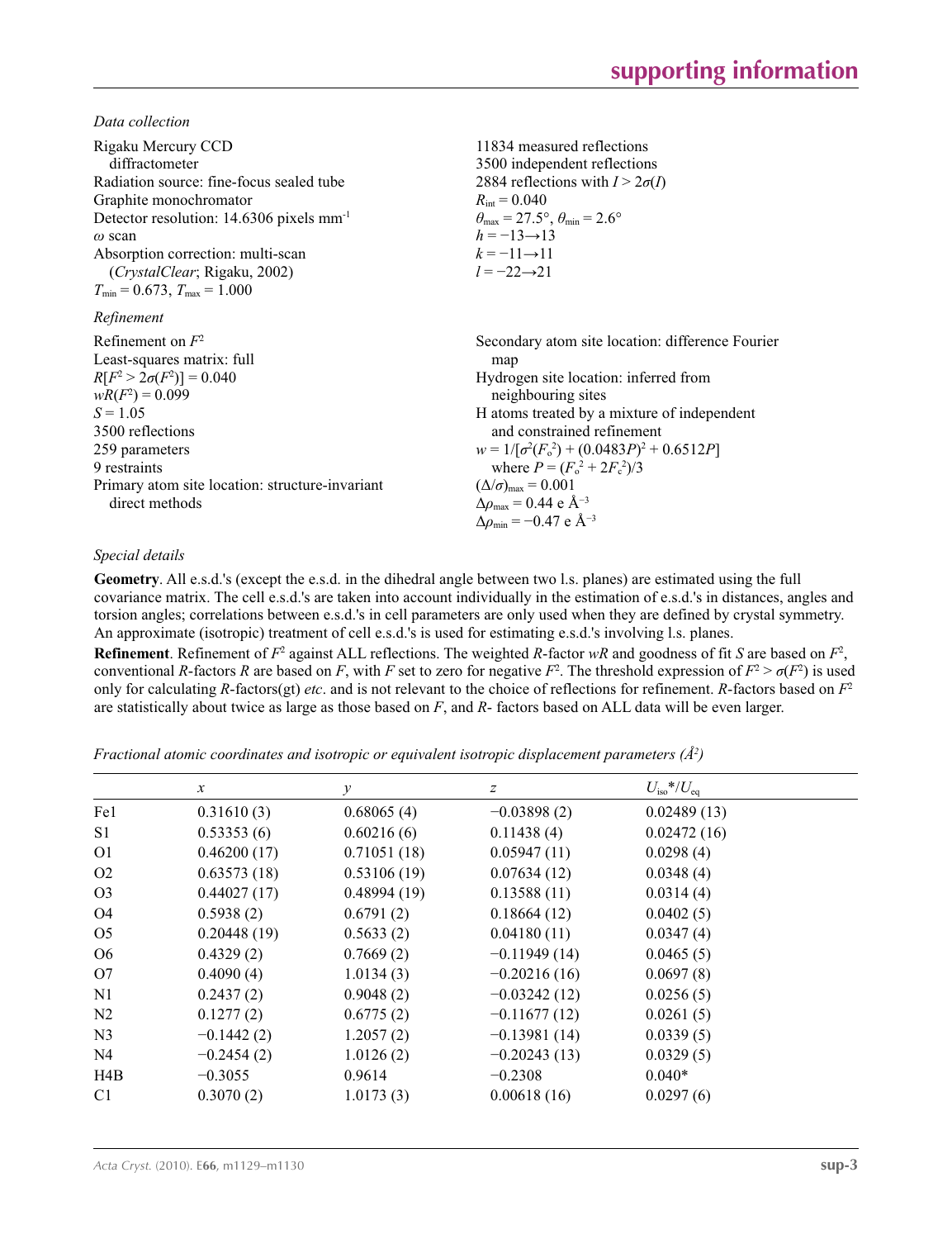| H1A              | 0.3891       | 1.0002     | 0.0362         | $0.036*$      |
|------------------|--------------|------------|----------------|---------------|
| C <sub>2</sub>   | 0.2562(3)    | 1.1597(3)  | 0.00372(17)    | 0.0333(6)     |
| H2B              | 0.3047       | 1.2358     | 0.0307         | $0.040*$      |
| C <sub>3</sub>   | 0.1336(3)    | 1.1870(3)  | $-0.03888(16)$ | 0.0301(6)     |
| H <sub>3</sub> C | 0.0971       | 1.2809     | $-0.0399$      | $0.036*$      |
| C4               | 0.0648(2)    | 1.0710(3)  | $-0.08061(15)$ | 0.0252(5)     |
| C <sub>5</sub>   | $-0.0639(2)$ | 1.0827(3)  | $-0.12661(15)$ | 0.0265(5)     |
| C6               | $-0.1251(2)$ | 0.9628(3)  | $-0.16564(14)$ | 0.0264(5)     |
| C7               | $-0.0665(2)$ | 0.8197(3)  | $-0.16491(14)$ | 0.0244(5)     |
| C8               | $-0.1246(3)$ | 0.6951(3)  | $-0.20433(16)$ | 0.0324(6)     |
| H <sub>8</sub> A | $-0.2079$    | 0.7007     | $-0.2345$      | $0.039*$      |
| C9               | $-0.0566(3)$ | 0.5653(3)  | $-0.19772(17)$ | 0.0339(6)     |
| H9A              | $-0.0940$    | 0.4804     | $-0.2222$      | $0.041*$      |
| C10              | 0.0698(3)    | 0.5616(3)  | $-0.15377(16)$ | 0.0307(6)     |
| H10A             | 0.1156       | 0.4728     | $-0.1504$      | $0.037*$      |
| C11              | 0.0604(2)    | 0.8071(3)  | $-0.12085(14)$ | 0.0235(5)     |
| C12              | 0.1247(2)    | 0.9309(2)  | $-0.07685(14)$ | 0.0225(5)     |
| C13              | $-0.2508(3)$ | 1.1563(3)  | $-0.18553(17)$ | 0.0373(7)     |
| H13A             | $-0.3226$    | 1.2156     | $-0.2042$      | $0.045*$      |
| H2               | 0.266(2)     | 0.521(3)   | 0.0720(16)     | $0.061(11)*$  |
| H <sub>3</sub>   | 0.484(3)     | 0.705(2)   | $-0.1358(18)$  | $0.045(9)$ *  |
| H1               | 0.165(4)     | 0.631(4)   | 0.064(2)       | $0.113(19)*$  |
| H <sub>5</sub>   | 0.410(4)     | 1.1018(18) | $-0.187(2)$    | $0.087(15)*$  |
| H4               | 0.425(4)     | 0.847(2)   | $-0.145(2)$    | $0.085(14)^*$ |
| H <sub>6</sub>   | 0.413(4)     | 1.001(4)   | $-0.2509(9)$   | $0.080(14)*$  |
|                  |              |            |                |               |

*Atomic displacement parameters (Å2 )*

|                | $U^{11}$   | $U^{22}$    | $U^{33}$   | $U^{12}$      | $U^{13}$       | $U^{23}$      |
|----------------|------------|-------------|------------|---------------|----------------|---------------|
| Fe1            | 0.0230(2)  | 0.02412(19) | 0.0261(2)  | 0.00472(14)   | $-0.00072(15)$ | 0.00128(14)   |
| S1             | 0.0243(3)  | 0.0228(3)   | 0.0247(3)  | 0.0051(2)     | $-0.0034(2)$   | $-0.0018(2)$  |
| O <sub>1</sub> | 0.0280(9)  | 0.0261(8)   | 0.0323(10) | 0.0032(7)     | $-0.0052(8)$   | 0.0037(7)     |
| O <sub>2</sub> | 0.0306(10) | 0.0254(8)   | 0.0496(12) | 0.0044(8)     | 0.0099(9)      | $-0.0017(9)$  |
| O <sub>3</sub> | 0.0305(9)  | 0.0295(9)   | 0.0342(10) | 0.0033(8)     | 0.0046(8)      | 0.0048(8)     |
| O <sub>4</sub> | 0.0499(12) | 0.0330(10)  | 0.0315(10) | 0.0058(9)     | $-0.0135(9)$   | $-0.0075(8)$  |
| O <sub>5</sub> | 0.0322(10) | 0.0370(10)  | 0.0345(11) | 0.0040(9)     | 0.0038(9)      | 0.0017(9)     |
| O <sub>6</sub> | 0.0586(14) | 0.0318(10)  | 0.0556(14) | 0.0146(10)    | 0.0291(12)     | 0.0116(10)    |
| O7             | 0.137(3)   | 0.0325(12)  | 0.0432(15) | 0.0165(15)    | 0.0272(17)     | 0.0078(11)    |
| N1             | 0.0226(10) | 0.0277(10)  | 0.0254(11) | 0.0019(8)     | 0.0008(9)      | $-0.0009(9)$  |
| N2             | 0.0263(10) | 0.0248(10)  | 0.0258(11) | 0.0028(8)     | 0.0000(9)      | $-0.0003(9)$  |
| N <sub>3</sub> | 0.0335(12) | 0.0325(11)  | 0.0342(13) | 0.0094(10)    | 0.0004(10)     | 0.0014(10)    |
| N <sub>4</sub> | 0.0255(11) | 0.0399(12)  | 0.0304(12) | 0.0024(10)    | $-0.0050(9)$   | $-0.0004(10)$ |
| C <sub>1</sub> | 0.0215(12) | 0.0322(13)  | 0.0331(14) | $-0.0005(10)$ | $-0.0023(11)$  | $-0.0029(11)$ |
| C <sub>2</sub> | 0.0327(14) | 0.0277(12)  | 0.0380(15) | $-0.0059(11)$ | 0.0006(12)     | $-0.0045(12)$ |
| C <sub>3</sub> | 0.0341(14) | 0.0225(11)  | 0.0332(14) | 0.0016(10)    | 0.0037(12)     | $-0.0001(10)$ |
| C4             | 0.0258(12) | 0.0255(11)  | 0.0241(12) | 0.0031(10)    | 0.0035(10)     | 0.0017(10)    |
| C <sub>5</sub> | 0.0278(12) | 0.0257(12)  | 0.0254(13) | 0.0066(10)    | 0.0020(10)     | 0.0020(10)    |
| C6             | 0.0227(12) | 0.0337(13)  | 0.0220(12) | 0.0049(10)    | 0.0013(10)     | 0.0013(10)    |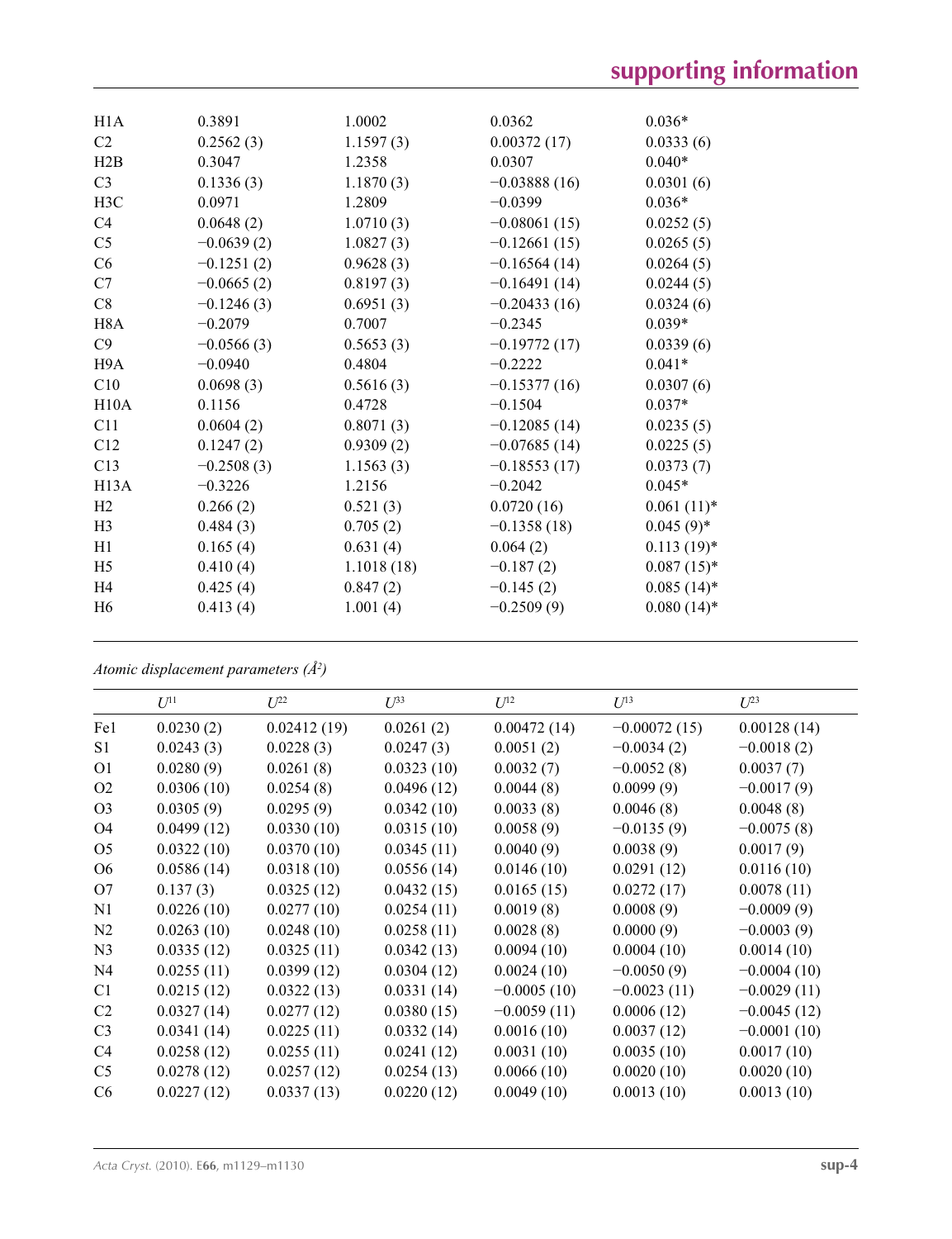# **supporting information**

| C7              | 0.0231(12) | 0.0268(12) | 0.0230(12) | 0.0024(10)    | 0.0027(10)    | 0.0000(10)    |
|-----------------|------------|------------|------------|---------------|---------------|---------------|
| C8              | 0.0245(12) | 0.0376(14) | 0.0330(15) | $-0.0006(11)$ | $-0.0020(11)$ | $-0.0037(11)$ |
| C9              | 0.0359(14) | 0.0303(13) | 0.0349(15) | $-0.0052(12)$ | 0.0034(12)    | $-0.0071(11)$ |
| C10             | 0.0336(14) | 0.0247(11) | 0.0333(14) | 0.0024(11)    | 0.0037(12)    | $-0.0009(11)$ |
| C <sub>11</sub> | 0.0227(11) | 0.0260(11) | 0.0219(12) | 0.0025(10)    | 0.0036(10)    | 0.0003(9)     |
| C12             | 0.0219(11) | 0.0229(11) | 0.0225(12) | 0.0031(9)     | 0.0027(10)    | $-0.0004(9)$  |
| C13             | 0.0344(15) | 0.0424(15) | 0.0325(15) | 0.0172(12)    | $-0.0027(12)$ | 0.0040(12)    |

*Geometric parameters (Å, º)*

| Fel-N1            | 2.175(2)   | $N4 - C13$      | 1.338(4) |
|-------------------|------------|-----------------|----------|
| $Fe1 - N2$        | 2.172(2)   | $N4 - C6$       | 1.373(3) |
| $Fe1 - O1$        | 2.0865(17) | $N4 - H4B$      | 0.8600   |
| $Fe1 - O2i$       | 2.1065(18) | $C1-C2$         | 1.392(4) |
| $Fe1 - O5$        | 2.197(2)   | $Cl-H1A$        | 0.9300   |
| $Fe1 - O6$        | 2.108(2)   | $C2-C3$         | 1.377(4) |
| $S1 - 04$         | 1.4649(18) | $C2 - H2B$      | 0.9300   |
| $S1 - 02$         | 1.4665(19) | $C3-C4$         | 1.399(3) |
| $S1 - 01$         | 1.4723(17) | $C3 - H3C$      | 0.9300   |
| $S1 - 03$         | 1.4831(19) | $C4 - C12$      | 1.411(3) |
| $O5 - H2$         | 0.84(2)    | $C4 - C5$       | 1.433(3) |
| $O5 - H1$         | 0.86(4)    | $C5-C6$         | 1.375(3) |
| $O6 - H3$         | 0.84(3)    | $C6-C7$         | 1.431(3) |
| $O6 - H4$         | 0.84(2)    | $C7-C8$         | 1.400(3) |
| $O7 - H5$         | 0.842(19)  | $C7 - C11$      | 1.405(3) |
| $O7 - H6$         | 0.844(18)  | $C8-C9$         | 1.366(4) |
| $N1 - C1$         | 1.329(3)   | $C8 - H8A$      | 0.9300   |
| $N1 - C12$        | 1.356(3)   | $C9 - C10$      | 1.397(4) |
| $N2 - C10$        | 1.320(3)   | $C9 - H9A$      | 0.9300   |
| $N2 - C11$        | 1.361(3)   | $C10 - H10A$    | 0.9300   |
| $N3 - C13$        | 1.320(4)   | $C11 - C12$     | 1.452(3) |
| $N3-C5$           | 1.387(3)   | $C13 - H13A$    | 0.9300   |
| $O1 - Fe1 - O2i$  | 100.77(7)  | $N1-C1-C2$      | 123.0(2) |
| $O1 - Fe1 - O6$   | 93.52(9)   | $N1-C1-H1A$     | 118.5    |
| $O2^i$ -Fel- $O6$ | 87.60 (8)  | $C2-C1-H1A$     | 118.5    |
| $O1 - Fe1 - N2$   | 162.62(8)  | $C3-C2-C1$      | 119.5(2) |
| $O2^i$ -Fel-N2    | 91.93(7)   | $C3-C2-H2B$     | 120.3    |
| $O6 - Fe1 - N2$   | 98.86 (9)  | $C1-C2-H2B$     | 120.3    |
| $O1 - Fe1 - N1$   | 92.70(7)   | $C2-C3-C4$      | 118.8(2) |
| $O2^i$ -Fel-N1    | 165.19(8)  | $C2-C3-H3C$     | 120.6    |
| $O6 - Fe1 - N1$   | 85.43 (8)  | С4-С3-Н3С       | 120.6    |
| $N2$ -Fel-N1      | 76.29(7)   | $C3 - C4 - C12$ | 118.1(2) |
| $O1 - Fe1 - O5$   | 86.66(7)   | $C3-C4-C5$      | 125.0(2) |
| $O2^i$ -Fel- $O5$ | 85.22(8)   | $C12-C4-C5$     | 116.9(2) |
| $O6 - Fe1 - O5$   | 172.72(8)  | $C6-C5-N3$      | 110.0(2) |
| $N2$ –Fel–O5      | 82.59 (8)  | $C6-C5-C4$      | 121.4(2) |
| $N1$ -Fel- $O5$   | 101.83(8)  | $N3 - C5 - C4$  | 128.7(2) |
|                   |            |                 |          |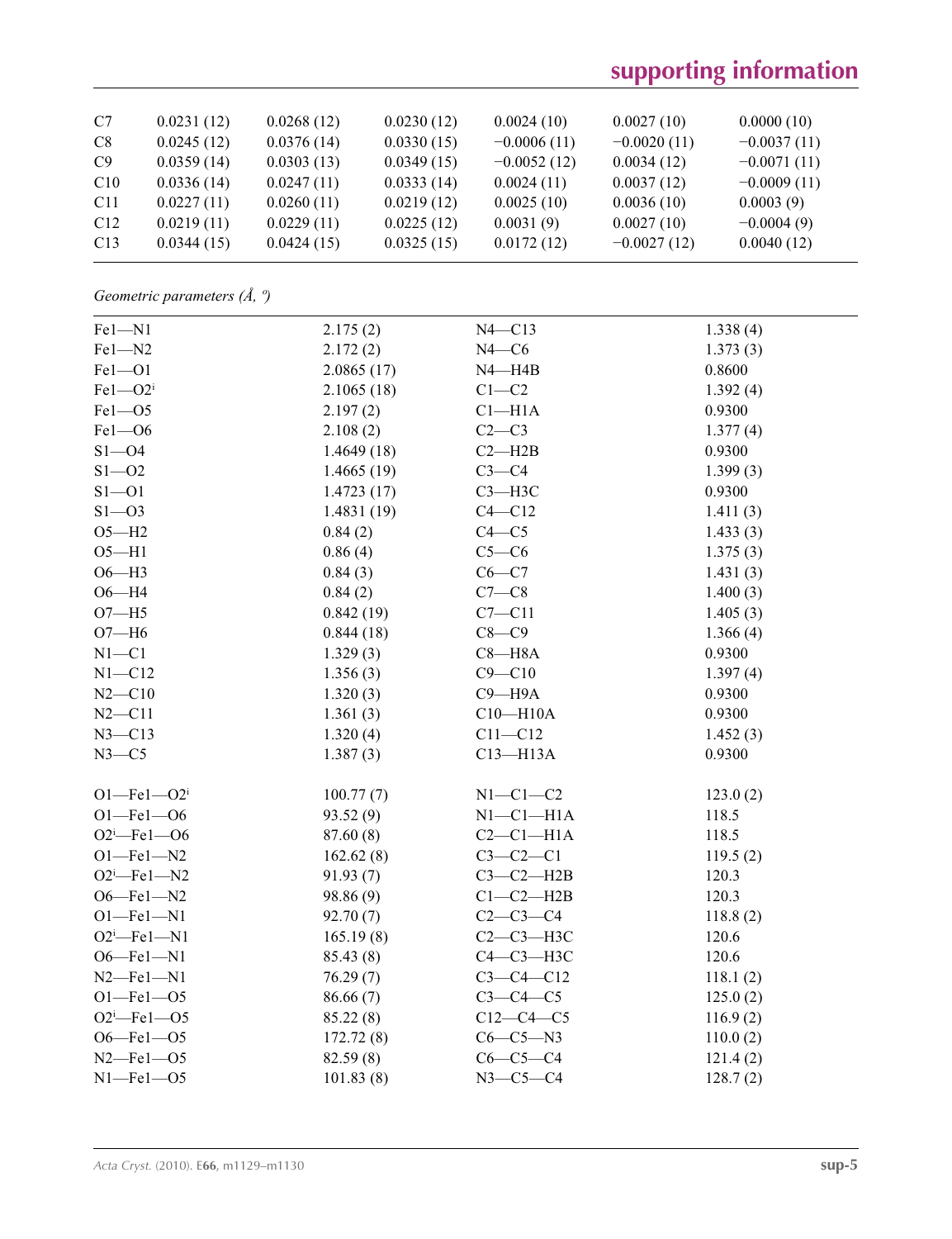| $O4 - S1 - O2$                            | 109.92(12)                  | $N4$ — $C6$ — $C5$               | 105.8(2)      |
|-------------------------------------------|-----------------------------|----------------------------------|---------------|
| $O4 - S1 - O1$                            | 108.61(10)                  | $N4$ - $C6$ - $C7$               | 130.6(2)      |
| $O2 - S1 - O1$                            | 109.63(11)                  | $C5-C6-C7$                       | 123.5(2)      |
| $O4 - S1 - O3$                            | 109.03(12)                  | $C8-C7-C11$                      | 118.8(2)      |
| $O2 - S1 - O3$                            | 110.00(11)                  | $C8-C7-C6$                       | 125.5(2)      |
| $O1 - S1 - O3$                            | 109.62(10)                  | $C11-C7-C6$                      | 115.7(2)      |
| $S1 - 01 - Fe1$                           | 130.50(11)                  | $C9 - C8 - C7$                   | 118.8(2)      |
| $S1 - 02 - Fe1$ <sup>i</sup>              | 138.81(12)                  | $C9-C8-H8A$                      | 120.6         |
| Fe1-05-H2                                 | 100(2)                      | $C7-C8-H8A$                      | 120.6         |
| $Fe1 - O5 - H1$                           | 105(3)                      | $C8 - C9 - C10$                  | 119.2(2)      |
| $H2 - 05 - H1$                            | 114.9(18)                   | $C8-C9-H9A$                      | 120.4         |
| Fe1-06-H3                                 | 114.5(19)                   | $C10-C9-H9A$                     | 120.4         |
| Fe1-06-H4                                 | 129(2)                      | $N2 - C10 - C9$                  | 123.4(2)      |
| $H3 - 06 - H4$                            | 114.8(17)                   | $N2 - C10 - H10A$                | 118.3         |
| $H5 - O7 - H6$                            | 115.9(18)                   | $C9 - C10 - H10A$                | 118.3         |
| $Cl-M1-C12$                               | 118.2(2)                    | $N2 - C11 - C7$                  | 121.4(2)      |
| $C1-M1$ -Fel                              | 126.73(16)                  | $N2 - C11 - C12$                 | 117.0(2)      |
| $C12 - N1 - Fe1$                          | 114.93(15)                  | $C7 - C11 - C12$                 | 121.6(2)      |
| $C10 - N2 - C11$                          | 118.4(2)                    | $N1 - C12 - C4$                  | 122.2(2)      |
| $C10 - N2 - Fe1$                          | 126.54(16)                  | $N1 - C12 - C11$                 | 116.9(2)      |
| $C11 - N2 - Fe1$                          | 114.76(15)                  | $C4 - C12 - C11$                 | 120.8(2)      |
| $C13 - N3 - C5$                           | 104.0(2)                    | $N3 - C13 - N4$                  | 113.5(2)      |
| $C13 - N4 - C6$                           | 106.7(2)                    | $N3 - C13 - H13A$                | 123.2         |
| $C13 - N4 - H4B$                          | 126.7                       | $N4$ –C13–H13A                   | 123.2         |
| $C6 - N4 - H4B$                           | 126.7                       |                                  |               |
|                                           |                             |                                  |               |
| $O4 - S1 - O1 - Fe1$                      | $-162.26(14)$               | $C3-C4-C5-N3$                    | 0.5(4)        |
| $O2 - S1 - O1 - Fe1$                      | 77.62 (16)                  | $C12-C4-C5-N3$                   | 179.7(3)      |
| $O3 - S1 - O1 - Fe1$                      | $-43.22(18)$                | $C13 - N4 - C6 - C5$             | 0.8(3)        |
| $O2^i$ -Fel- $O1$ -S1                     | $-28.46(16)$                | $C13 - N4 - C6 - C7$             | $-178.7(3)$   |
| $O6$ -Fel- $O1$ -S1                       | $-116.68(15)$               | $N3-C5-C6-N4$                    | $-0.8(3)$     |
| $N2$ -Fel-Ol-S1                           | 107.8(2)                    | $C4-C5-C6-N4$                    | 179.4(2)      |
| $N1 - Fe1 - O1 - S1$                      | 157.73(15)                  | $N3-C5-C6-C7$                    | 178.8(2)      |
| $O5 - Fe1 - O1 - S1$                      | 56.03(15)                   | $C4 - C5 - C6 - C7$              | $-1.0(4)$     |
| $O4 - S1 - O2 - Fe1$ <sup>i</sup>         | 123.58(18)                  | $N4$ —C6—C7—C8                   | 0.1(5)        |
| $O1 - S1 - O2 - Fe1$ <sup>i</sup>         | $-117.10(18)$               | $C5-C6-C7-C8$                    | $-179.4(3)$   |
| $O3 - S1 - O2 - Fe1$ <sup>i</sup>         | 3.5(2)                      | $N4-C6-C7-C11$                   | 179.6(3)      |
|                                           |                             |                                  |               |
| $O1 - Fe1 - N1 - C1$<br>$O2^i$ -Fel-N1-C1 | 18.0(2)<br>$-137.6(3)$      | $C5-C6-C7-C11$<br>$C11-C7-C8-C9$ | 0.2(4)        |
|                                           |                             |                                  | 0.8(4)        |
| $O6$ —Fel—N1—C1                           | $-75.3(2)$                  | $C6-C7-C8-C9$                    | $-179.6(3)$   |
| $N2$ —Fe1—N1—C1                           | $-175.6(2)$                 | $C7 - C8 - C9 - C10$             | $-1.7(4)$     |
| $O5$ —Fel—Nl—Cl                           | 105.1(2)                    | $C11 - N2 - C10 - C9$            | 0.7(4)        |
| $O1 - Fe1 - N1 - C12$                     | $-166.31(17)$               | $Fe1 - N2 - C10 - C9$            | 174.5(2)      |
| $O2^i$ -Fel-N1-C12                        | 38.2(4)                     | $C8-C9-C10-N2$                   | 1.0(4)        |
| $O6$ -Fel-N1-C12                          | 100.37(18)                  | $C10 - N2 - C11 - C7$            | $-1.6(4)$     |
| $N2$ —Fel—N1—C12                          | 0.08(17)                    | $Fe1 - N2 - C11 - C7$            | $-176.12(19)$ |
| $O5$ —Fel—N1—C12                          | $-79.15(18)$<br>$-123.8(3)$ | $C10 - N2 - C11 - C12$           | 177.6(2)      |
| $O1 - Fe1 - N2 - C10$                     |                             | Fel-N2-C11-C12                   | 3.1(3)        |